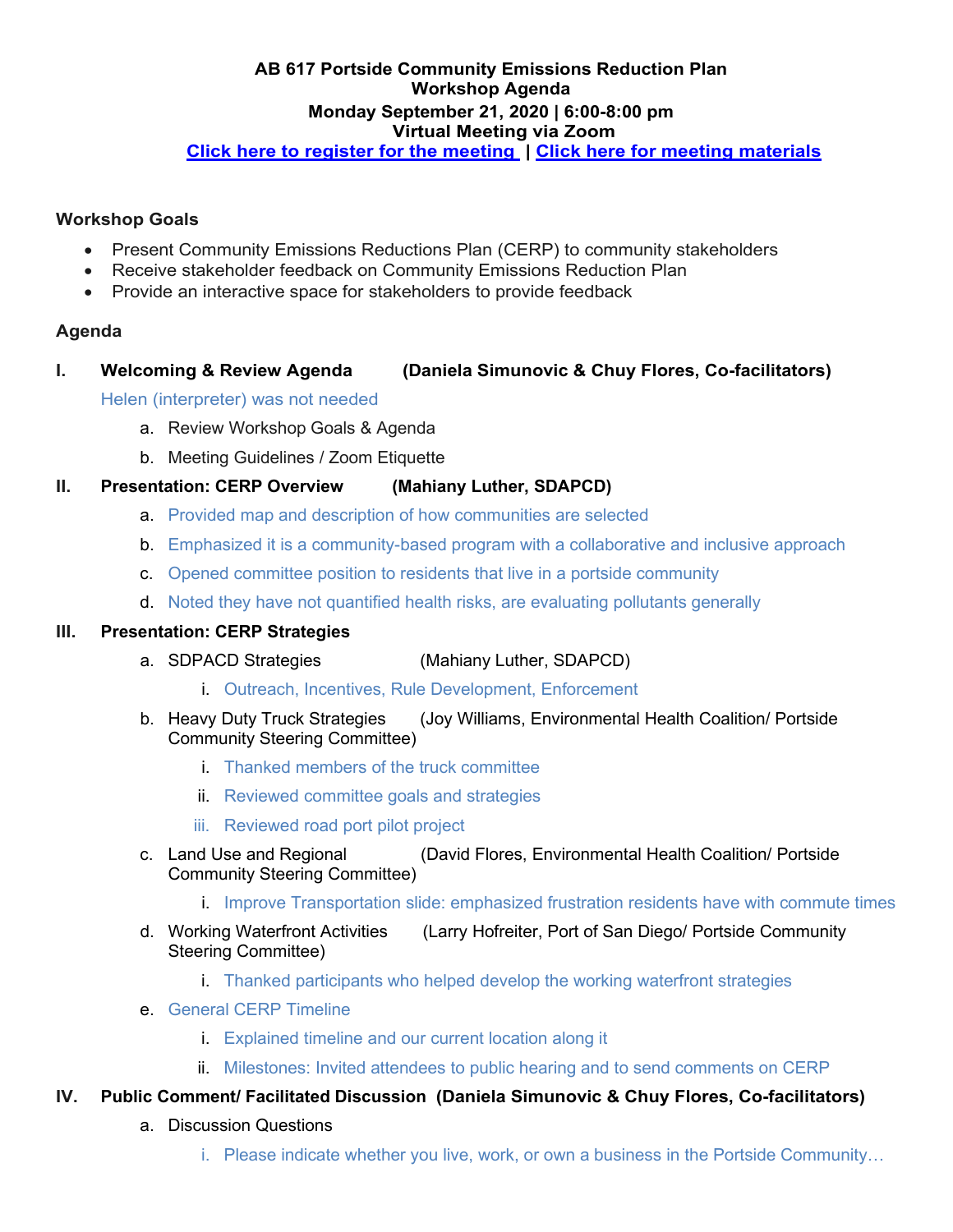(A) 31% Live in a portside community

- ii. What strategy category do you want to discuss? (Rank 1, 2, 3)
	- (A) #1 Outreach and Community Engagement
	- (B) #2 Heavy Duty Trucks / Working Waterfront Activities
	- (C) #3 Incentives / Land Use
- iii. For each strategy, what is missing? What do you like?

**Outreach** 

- (A) Brian Hill: Calling from HNO Green Fuels. Would like to hear more about flexibility regarding introducing new technology. They are having trouble getting certified.
	- a. Mahiany response: asked for more specific information on what technology Brian is interested in and offered to connect offline.
	- b. Brian asked for confirmation that the program is looking for things outside of technologies for ensuring zero emissions.
	- c. Mahiany: Program is looking at different strategies.
- (B) Janice Luna Reynoso: Monitoring outreach to communities: Would like to know if anyone is tracking the information that is being provided to communities because she was not able to access it before meeting.  $2<sup>nd</sup>$  question: Why is the district creating a new outreach position? Is it possible to reach out to established EJ groups? Such as the Environmental Health coalition that already has community outreach.
	- a. Daniela: Will make sure information is up on time.
	- b. David Flores: Emphasized that district needs their own stand alone outreach plan to be able to take on community concerns.
- (C) Jaqueline Reynoso: Thanked for the easy to follow / high level presentation. Technical / facilitation assistance: Encourages committee to do more technical training / outreach because there is need for facilitation support.

Emphasized the need for attractive incentives and looking at private sector. Being mindful of other programs that already exists: ex. Incentives already being proved for purchasing low emission cars.

Asked if anyone is monitoring city general plan updates. Thanked that notices for the meeting were physically sent out.

- (D) Lizzie Rodriguez: Echoed that she appreciated the presentation layout. For outreach recommended "old-school" outreach: flyering, door to door, etc. because many of her neighbors / community members do not have access to computers or other way of getting meeting info.
	- a. David and Mahiany stressed they appreciated the comment and are working on new outreach strategies (ex. Satellite office).
- (E) Josephine Talamantez
	- a. (In chat box): Http link on letter did not work to directly log on to the Zoom call.
	- b. Daniela: The call is a webinar and participants need to register before the meeting.
- (F) Janice Luna Reynoso
	- a. Would the district consider hosting small in person outreach groups with safety measures in place?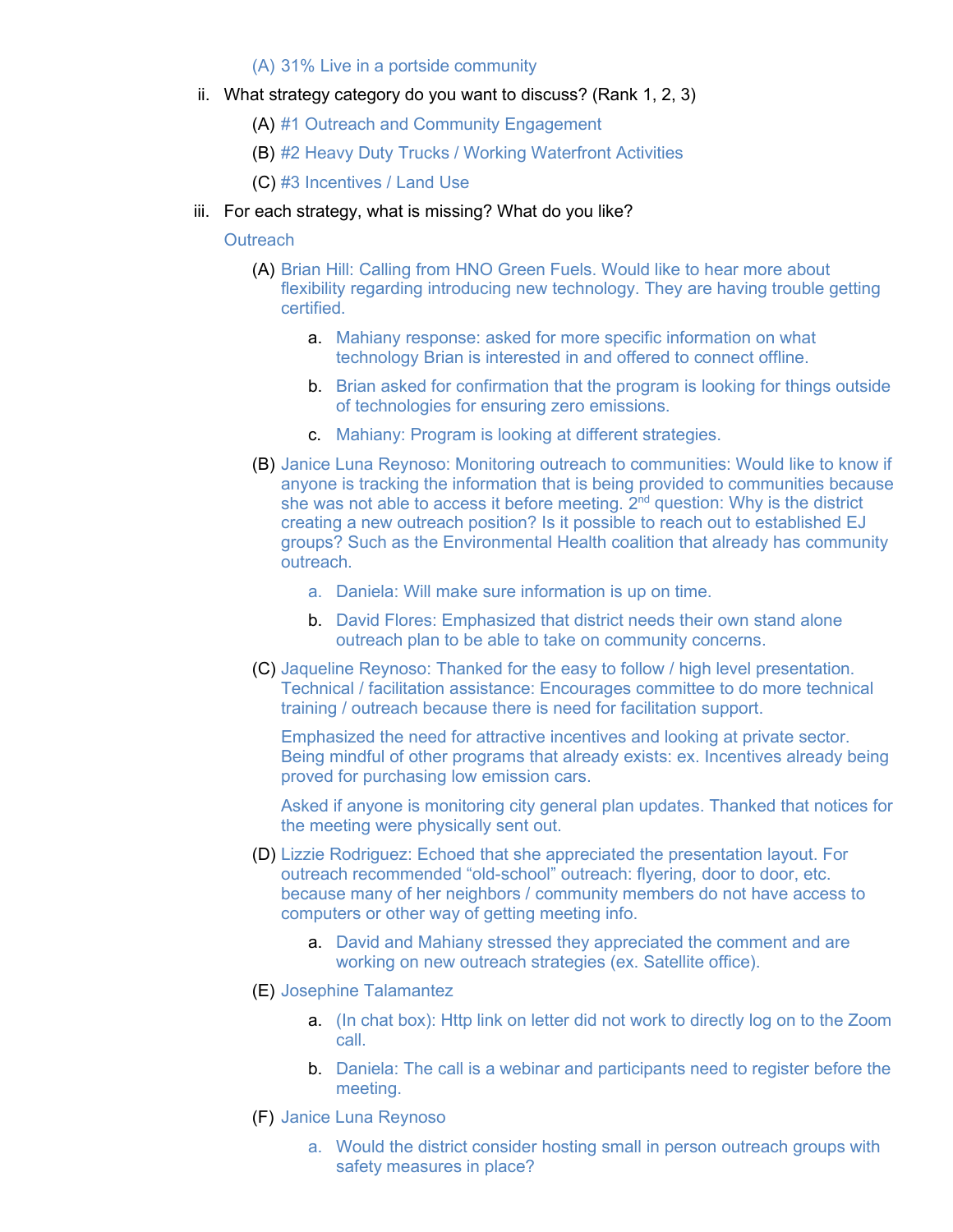i. Daniela: Replied that we're not doing in person meeting right now but someone can reach out after to discuss.

#### Heavy Duty Trucks

- (A) Brian Hill: Do we have the infrastructure to convert everything to EV? What other solutions do we have for trucks that are not EV?
	- a. Larry: Echoed that currently the infrastructure is not in place to convert all to EV, but that the pilot program helps develop the technology. Locally, aggressive plans are also in place to start requiring manufacturers to sell a certain percentage of zero emission trucks and advanced clean truck fleet regulation.
	- b. David: Stressed cities need to implement strategies to make sure neighborhoods have access to resources (ex. EV charging stations).
	- c. Brian: Is EV the only solution?
	- d. David: gave example of trolly solution from presentation.
- (B) Dominique N: What is the plan for reducing trucks along the National City terminal?
	- a. Larry: Corridor study along working waterfront to identity ways to produce improvements for pedestrians and traffic.
	- b. David: Echoed National City requires as much attention as Barrio Logan regarding truck routes
	- c. Joy: Overall this is a missing gap

#### Working Waterfront

- (A) Brian Hill: Curious if there is anything to help reduce pollutants from ships? Offered to present some solutions: Daniela will follow up to connect Brian with Larry.
	- a. Larry: (1) If you slow nautical vehicles down they don't emit as many emissions; are working on increasing the compliance of this. (2) Technology for filtration systems to capture emissions.
	- b. Joy: Tugboats are in the working waterfront strategy
- (B) Jaqueline Reynoso:

Is the district looking at/ tracking employment? Would like to see commitment/mandate for employee incentives to recruit local residents. Looking at employment centers and ways to connect residents to those jobs via public transportation.

- a. Larry: Have not been tracking but would like to look into it if these numbers are available.
- b. David: It's an important connection between where things are now and where they should be.
- c. Joy: It's information the district has wanted as well and is open to more conversation.

(C): Janice Luna Reynoso: Importance of land acknowledgement. How are we tracking emissions from incidents like the Navy fire?

 (D): Daniel Cummins: Worried that there will be a big burden on small businesses without sufficient incentives. There are small businesses and then very small businesses (ex.bbq places), worried they may have to shut down.

Janice echoed this on the chat

a. Mahiany: This will be taken into consideration when creating new rules.